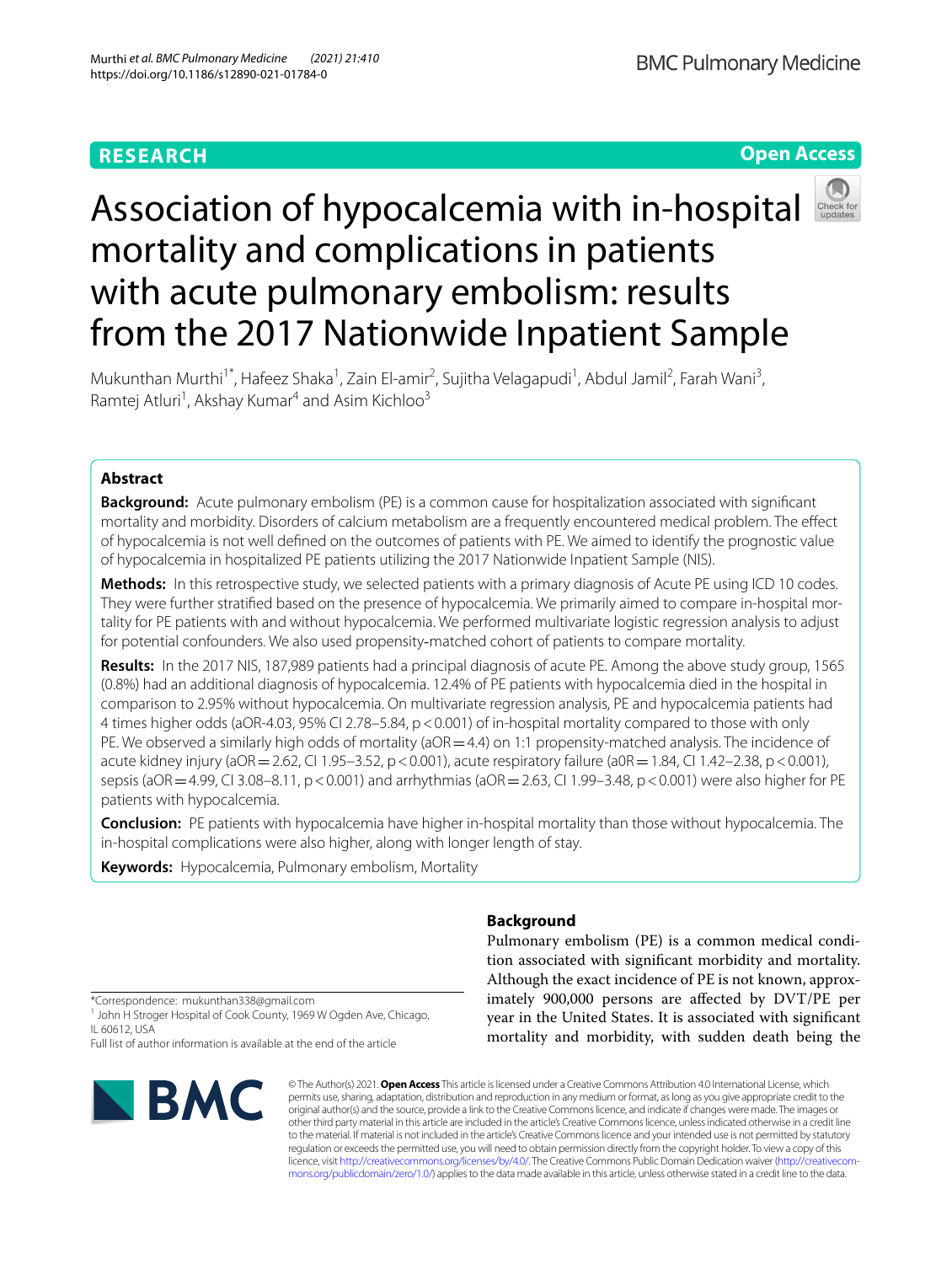frst symptom in 25% of the patients [\[1](#page-4-0)]. Calcium plays a crucial role in multiple steps of the coagulation cascade including platelet adhesion, protease complex assembly and enzyme activation [\[2](#page-4-1)]. Hypocalcemia is associated with the progression of and poorer prognosis of numerous cardiopulmonary diseases [[3,](#page-4-2) [4\]](#page-4-3). Calcium also is a part of the coagulation factor IV and thus is involved in the coagulation process [\[5](#page-4-4)].

Various factors are known to afect the outcomes of PE. One such factor being hypocalcemia.

Previously, it was suspected to be a potential reason for PE by inducing lower extremity spasms [[6\]](#page-4-5). Validated prognostic scores like the Pulmonary Embolism Severity Index are currently widely used to determine mortality and morbidity in patients with PE [[5\]](#page-4-4). However, there is no evidence defning the efect of hypocalcemia on the outcomes of patients hospitalized with PE. We aimed to identify the prognostic value of hypocalcemia in hospitalized PE patients utilizing the 2017 Nationwide Inpatient Sample.

## **Methods**

We utilized the Nationwide Inpatient Sample (NIS) database of 2017 to perform this retrospective study. The NIS is the largest publicly available all-payer inpatient healthcare database in the United States. It approximates a 20% stratifed sample of discharges from community hospitals and provides an estimate of inpatient healthcare utilization, charges, and outcomes. It estimates more than 35 million hospitalizations every year. The data available in NIS includes primary and secondary diagnosis during hospitalization, demographic characteristics, inpatient procedures, hospital charges, and overall outcome. We utilized ICD-10 codes to identify the diagnosis. Our study did not require Institutional review board (IRB) approval since NIS data is de-identifed. We selected patients with a primary diagnosis of Acute Pulmonary embolism (PE) using the ICD-10 code. They were further stratifed based on the presence of hypocalcemia using ICD-10 codes. ICD-10 codes I2692, I2693, I2694, I2694, I2699, I2602, I2609 were used to identify PE and E8351 was used to identify hypocalcemia diagnosis in the NIS database.

We primarily aimed to compare in-hospital mortality for PE patients with and without hypocalcemia. Secondary outcomes included the efect of hypocalcemia on the incidence of acute kidney injury (AKI), Acute respiratory failure (ARF), arrhythmias, sepsis, length of hospital stay (LOS) and total hospital charges (THC).

We used STATA<sup>®</sup> (StataCorp, College Station, TX) version 16.1 to perform statistical analysis. Healthcare Cost and Utilization Project (HCUP) supplies year-based discharge weights to calculate weighted national estimates.

Proportions were compared using Fisher's exact test. Independent sample t-test was used to compare the mean of continuous data. Univariate regression analysis was used to calculate the unadjusted odds ratio (OR) for each outcome. Based on the univariate screen signifcance  $(p < 0.2)$ , we selected variables to perform a multivariate logistic regression analysis to adjust for potential confounders. The multivariate regression model also included variables that were considered essential based on a literary review. The final multivariate model was adjusted for the following variables:: Age, race, COPD, Hypertension, Diabetes, Chronic Kidney disease, history of stroke, heart failure, history of venous thromboembolism, Charlson comorbidity index, hospital location/ teaching status, hospital bed size, dyslipidemia, zip-code wise median income status. Logistic regression was used for binary outcomes and linear regression for continuous outcomes. All p values were two-tailed, and we used a threshold of 0.05 to determine signifcance. Using the Charlson comorbidity index, we categorized patients into four groups based on 0, 1, 2, and  $\geq$  3 comorbidities.

We used propensity scores to match patients with PE who had hypocalcemia to those who did not. The resultant model had a 1:1 match of similar groups. The covariates used for propensity score calculation was age, race, COPD, chronic kidney disease, history of venous thromboembolism, dyslipidemia, heart failure, Charlson comorbidity index, hospital location/teaching status, hospital bed size, zip-code wise median income status. For matching cases and controls in propensity analysis, a double robust method was initially used to generate treatment weights. Inverse probability of treatment weighting was used to match cases to controls using generalized linear models. The propensity model included 1565 cases and controls. The propensity-matched cohort of patients was then used to compare the mortality.

### **Results**

Among all patient encounters in the 2017 NIS, 187,989 had a principal diagnosis of acute pulmonary embolism. Among them, 1565 (0.8%) had an additional diagnosis of hypocalcemia (Fig. [1\)](#page-2-0). The mean age of  $PE$  patients with and without hypocalcemia was 61.7 and 62.6 years respectively  $(p < 0.001)$ . There was no significant difference in the racial distribution of patients between the two groups ( $p=0.062$ ). Patients with hypocalcemia had a higher number of comorbid conditions (Charlson index  $\geq$  3–39.9% vs. 28%) than without hypocalcemia (Table [1](#page-2-1)). The study did not show any statistical difference in the percentage of males, mean age, race, hospital location, and bed size. The insurance types for patients with and without hypocalcemia was not signifcantly different ( $p=0.656$ ) with Medicare being the most common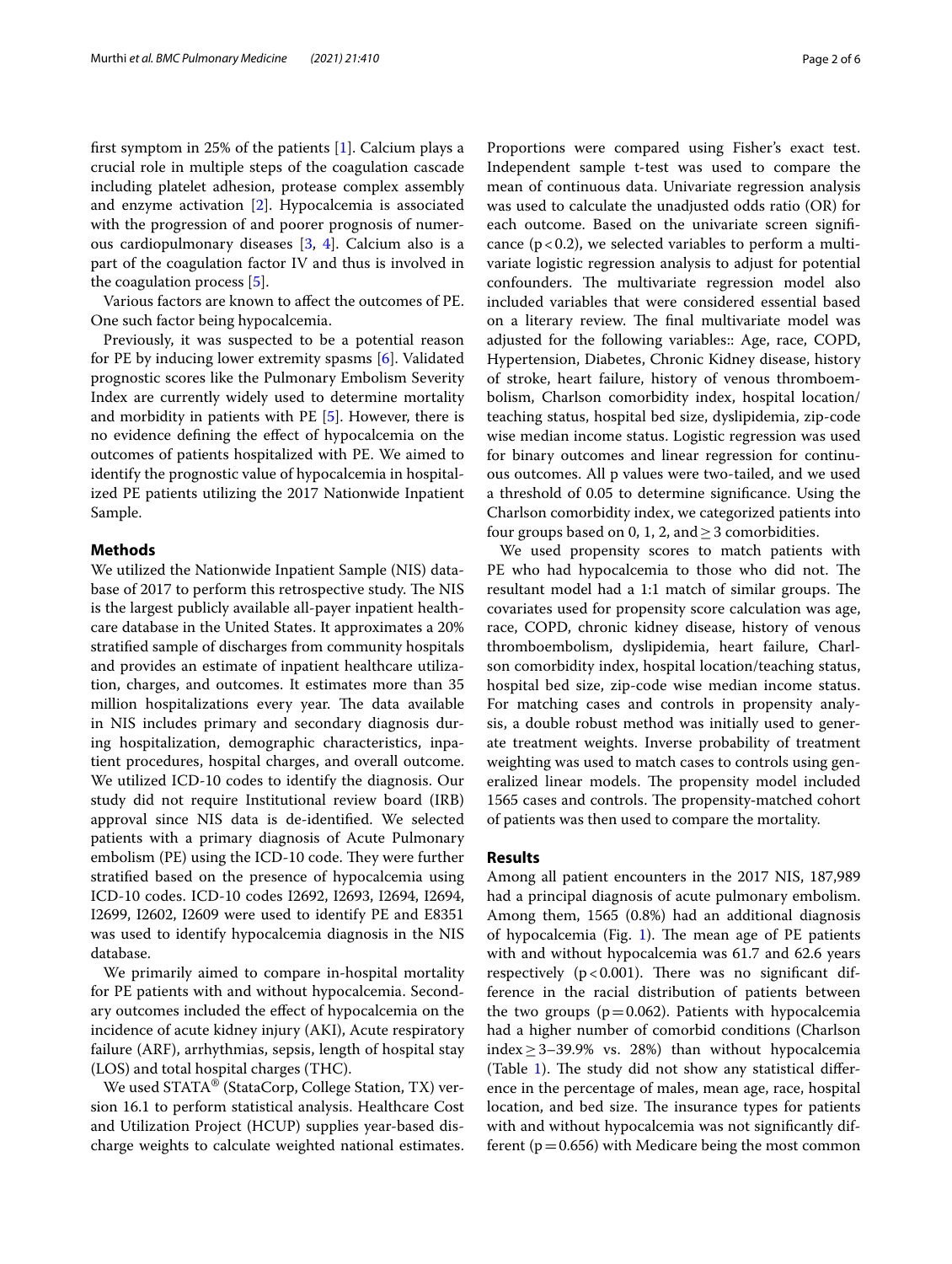

<span id="page-2-0"></span>insurance type in both groups (51.8% vs 52%). 12.4% of PE patients with hypocalcemia died in hospital, compared to 2.95% in those without hypocalcemia. On multivariate regression analysis adjusting for confounders, PE and hypocalcemia patients had 4 times higher odds (aOR-4.03, 95% CI 2.78–5.84, p<0.001) of in-hospital mortality compared to those with only PE.

On multivariate analysis, the LOS was longer for patients with hypocalcemia (7.41 vs 4.26 days), with an adjusted increase in LOS by 2.8 days  $(p = < 0.001)$ (Table  $2$ ). The incidence of acute kidney injury  $(aOR = 2.62, CI$  1.95-3.52  $p < 0.001$ ), acute respiratory failure (a0R=1.84, CI 1.42-2.38 p < 0.001), sepsis  $(aOR = 4.99, CI 3.08 - 8.11 p < 0.001)$  and arrhythmias  $(aOR = 2.63, CI\ 1.99 - 3.48\ p < 0.001)$  were also higher for PE patients with hypocalcemia. Using propensity matching patients with Hypocalcemia and PE had 4.4 times higher odds of in-hospital mortality ( $aOR = 4.43$ , CI 3.03–6.50,  $p < 0.001$ ) compared to those with only PE.

## **Discussion**

Our study demonstrated worse in-hospital mortality among PE patients with hypocalcemia than without hypocalcemia. The in-hospital complications were also higher, and hypocalcemia patients were hospitalized for 2.8 days longer on average. Although previous smaller studies have shown this association of hypocalcemia and

|                                     | PE UNIY, 70 | rc anu<br>hypocalcemia,<br>$\%$ | p-value |
|-------------------------------------|-------------|---------------------------------|---------|
| Total no                            | 186,242     | 1565                            |         |
| Mean age (years)                    | 62.6        | 61.7                            | < 0.001 |
| Female                              | 51.9        | 50.8                            | 0.67    |
| Race                                |             |                                 | 0.062   |
| White                               | 71.9        | 65.8                            |         |
| Black                               | 18.9        | 22.1                            |         |
| Hispanic                            | 5.5         | 5.9                             |         |
| Asians or Pacific Islander          | 0.9         | 2.34                            |         |
| Comorbidities                       |             |                                 |         |
| Hypertension                        | 41.7        | 36.4                            | 0.056   |
| <b>Diabetes</b>                     | 22.3        | 23.3                            | 0.70    |
| <b>CKD</b>                          | 12.1        | 14.7                            | 0.194   |
| COPD                                | 17.4        | 18.5                            | 0.611   |
| Previous VTE                        | 16.7        | 12.1                            | 0.036   |
| Dyslipidemia                        | 35.5        | 33.5                            | 0.486   |
| Previous stroke                     | 1.6         | 0.9                             | 0.331   |
| Heart failure                       | 15.3        | 20.1                            | 0.023   |
| Charleston comorbidity index        |             |                                 | < 0.001 |
| 0                                   | 32.1        | 18.8                            |         |
| 1                                   | 23.3        | 18.8                            |         |
| $\overline{2}$                      | 16.4        | 22.3                            |         |
| $\geq$ 3                            | 28          | 39.9                            |         |
| Hospital type                       |             |                                 | 0.0009  |
| Rural                               | 9.8         | 5.7                             |         |
| Urban nonteaching                   | 23.8        | 17.8                            |         |
| Urban teaching                      | 66.3        | 76.3                            |         |
| Expected primary payer              |             |                                 | 0.6562  |
| Medicare                            | 51.8        | 52                              |         |
| Medicaid                            | 12          | 13.7                            |         |
| Private                             | 29.5        | 27.1                            |         |
| Self-pay                            | 3.7         | 3.5                             |         |
| Median household income, in<br>US S |             |                                 | 0.028   |

<span id="page-2-1"></span>**Table 1** Baseline characteristics of hospitalizations for PE with and without hypocalcemia

**PE only, % PE and** 

PE, our study is the largest and the frst performed using a population database to corroborate these fndings.

1–43,999 28.3 33.9 44,000–55,999 27.2 24.9 56,000–73,999 24.4 26.5 74,000 + 19.9 14.5

Calcium is involved in platelet function and numerous parts of the coagulation cascade [[7\]](#page-4-6). Its role in the coagulation cascade may partly explain the association of hypocalcemia with such outcomes. Calcium may also result in arterial relaxation and reduced blood pressure through perivascular receptor activation, leading

**p-value**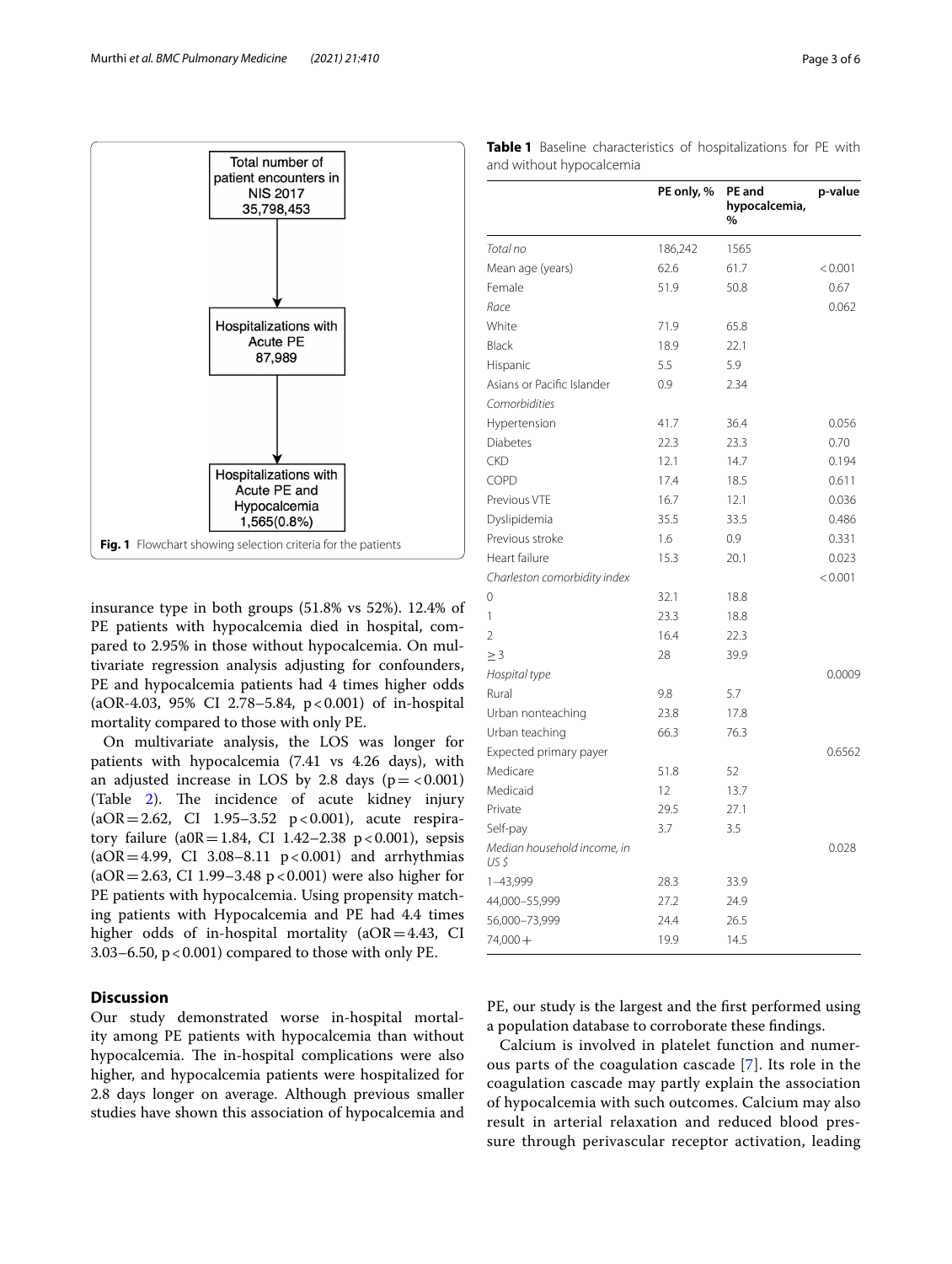|                    | <b>PE</b> | PE and hypocalcemia | Adjusted odds ratio (aOR) | p-value |
|--------------------|-----------|---------------------|---------------------------|---------|
| Primary outcome    |           |                     |                           |         |
| Death              | 2.95      | 12.4                | $4.03(2.78 - 5.84)$       | < 0.001 |
| Secondary outcomes |           |                     |                           |         |
| AKI                |           | 24                  | $2.62(1.95 - 3.52)$       | < 0.001 |
| ARF                | 22        | 35                  | $1.84(1.42 - 2.38)$       | < 0.001 |
| Sepsis             | $L^2$     | 6.7                 | $4.99(3.08 - 8.11)$       | < 0.001 |
| Arrhythmias        | 16        | 30                  | 2.63 (1.99-3.48)          | < 0.001 |

<span id="page-3-0"></span>**Table 2** Multivariate regression analysis of primary and secondary outcomes

Multivariate analysis adjusted for the following variables: Age, race, COPD, HTN, DM, CKD, history of stroke, heart failure, history of venous thromboembolism, Charlson comorbidity index, hospital location/teaching status, hospital bed size, dyslipidemia, zip-code wise median income status

to hematoma expansion in bleeding patients. Morotti et al. reported such an association in patients with intracerebral hemorrhage [[8](#page-4-7)].

Patients with hypocalcemia had a higher number of comorbid conditions (Charlson index  $\geq$  3–39.9% vs 28%). One possible explanation could be the higher prevalence of renal dysfunction in such patients predisposing them to low calcium levels  $[9]$  $[9]$ . The incidence of acute kidney injury, acute respiratory failure, sepsis, and arrhythmias were higher for PE patients with hypocalcemia. The increased incidence of the above conditions may be partly due to more comorbid conditions in patients with hypocalcemia. Additionally, hypocalcemia itself has been linked to certain complications. Severe hypocalcemia has been linked to life-threatening cardiac arrhythmia and seizures [\[10](#page-4-9)]. Low calcium levels have been specifcally discussed in relation to several neurological and cardiac complications, including seizures, status epilepticus, and coma among other complications, although there is discussion as to whether or not these complications may be explained by other causes unrelated to calcium [\[10](#page-4-9)]. Moreover, in patients hospitalized with COVID-19 infection, hypocalcemia has been found to be associated with increased risk of acute respiratory failure and mortality, underscoring the risk of more complicated hospitalization courses [[11\]](#page-4-10).

Previous studies have identifed hypocalcemia as an independent predictor of mortality after acute pulmonary thromboembolism. Reports have indicated that pulmonary thromboembolism patients with hypocalcemia had higher death rates than those without hypocalcemia [[5\]](#page-4-4). Additionally, there is an association between hypocalcemia and increased mortality in critically ill patients [[12\]](#page-4-11). In critically ill patients, hypocalcemia is thought to occur most often because of heart failure and hyperadrenergic states  $[13]$  $[13]$ . The mechanism of calcium disequilibrium in critically ill patients may be due to end-organ resistance to parathyroid hormone, impairment of the parathyroid hormone secondary to catecholamine excess

or pro-infammatory cytokine release and inhibited parathyroid hormone release and cellular redistribution of calcium. Vitamin D deficiency or insufficiency may also be present in critically ill patients and is reported to be prevalent in as many as 78% of intensive care unit (ICU) patients [[13\]](#page-4-12). Patients with PE may require ICU hospitalizations and may require mechanical ventilation, catheterization, and thrombolytic use  $[14]$  $[14]$ . These results warrant further studies to confrm these fndings and investigate possible mechanisms.

The presence of increased mortality in patients with hypocalcemia may suggest that hypocalcemia may be a useful prognostic tool in PE patients. There are several prognostic assessment tools that exist for PE patients, including the pulmonary embolism severity index (PESI) and the simplifed PESI (sPESI) [\[15,](#page-5-0) [16\]](#page-5-1). Moreover, imaging and cardiac biomarkers are also used to stratify patients with an intermediate and high risk of PE [\[17](#page-5-2)]. Previous research has identifed hypocalcemia to be an independent predictor of 30-day mortality following a PE. An optimal prediction rule, which contains hypocalcemia and several variables from the PESI and sPESI, has been shown to have higher predictive value and validity than the PESI and sPESI respectively [[5\]](#page-4-4). Our fndings endorse the relationship between hypocalcemia and in-hospital mortality that has been discussed in the literature, and hypocalcemia may be a valuable future prognostic tool for PE patients.

#### **Strengths and limitations**

One can appreciate several limitations in this study. This study examines numerous demographics of PE hospitalizations, offering a comprehensive and thorough overview of PE hospitalizations. We obtained the population used for this study from the NIS, an extensive, multiethnic hospital-based registry. However, as with any study, there are limitations that should be noted. Data from the NIS is subject to biases associated with retrospective studies. Additionally, the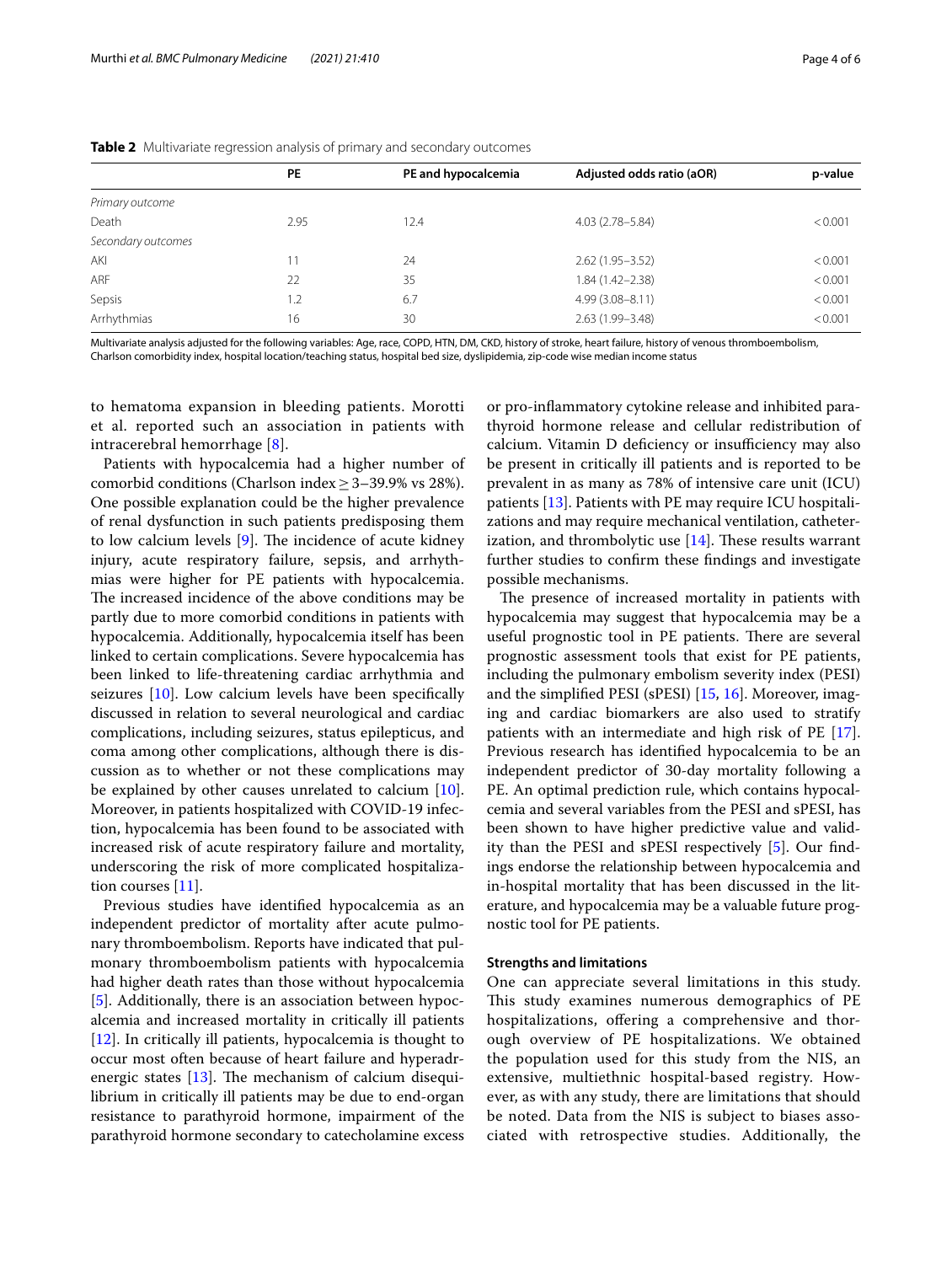NIS reports information on hospitalizations and not from individual patients; therefore, patients admitted numerous times would be included more than once in the data set. The database also uses ICD-10 codes to report information, leaving it subject to coding errors. Thus, hypocalcemia itself may not have been coded in every patient. Additionally, the exact etiology of hypocalcemia cannot be elicited through NIS. Finally, the NIS does not include information about the severity of the diagnosis at the time of admission. For example, it does not include the precise calcium level of patients with hypocalcemia.

Despite the limitations mentioned above, the large sample size, outcomes of the study, and analysis techniques make for a study that provides a comprehensive overview of hypocalcemia and PE while aiming to encourage further discourse and future controlled prospective studies.

# **Conclusion**

Pulmonary embolism (PE) is associated with signifcant mortality and morbidity, and disorders of calcium metabolism are a commonly encountered medical problem. Our study showed that patients with PE and hypocalcemia had higher in-hospital mortality compared to those without hypocalcemia. These patients also had more comorbid conditions, as refected by the Charlson comorbidity index. Patients hospitalized with a PE and concurrent hypocalcemia may be at higher risk of numerous in-hospital complications, including sepsis, arrhythmias, acute kidney injury, and death. The fndings of our study may refect the efectiveness of using calcium as a prognostic marker in patients hospitalized with a pulmonary embolism.

#### **Abbreviations**

NIS: Nationwide Inpatient Sample; HCUP: Healthcare Cost and Utilization Project; PE: Pulmonary embolism; AKI: Acute kidney injury; ARF: Acute respiratory failure; LOS: Length of hospital stay; THC: Total hospital charges.

#### **Acknowledgements**

Not applicable.

#### **Authors' contributions**

MM, HS, RA analyzed and interpreted the database. SV, MM, ZE, AJ, FW, AK, AK contributed the manuscript. All authors read and approved the fnal manuscript.

#### **Funding**

None.

#### **Availability of data and materials**

The datasets generated and/or analysed during the current study are available in the Healthcare Cost and Utilization Project repository, [https://www.hcup-us.](https://www.hcup-us.ahrq.gov/nisoverview.jsp) [ahrq.gov/nisoverview.jsp](https://www.hcup-us.ahrq.gov/nisoverview.jsp)

#### **Declarations**

**Ethics approval and consent to participate** Not applicable.

**Consent for publication**

Not applicable.

#### **Competing interests**

The authors declare that they have no competing interests.

# **Author details**

<sup>1</sup> John H Stroger Hospital of Cook County, 1969 W Ogden Ave, Chicago, IL 60612, USA. <sup>2</sup> Department of Internal Medicine, Central Michigan University College of Medicine, Saginaw, MI, USA.<sup>3</sup> Department of Internal Medicine, Samaritan Medical Center, Watertown, NY, USA. <sup>4</sup> Department of Cardiothoracic Surgery, University of Pittsburgh Medical Centre, Pittsburgh, USA.

Received: 21 August 2021 Accepted: 9 December 2021 Published online: 11 December 2021

#### **References**

- <span id="page-4-0"></span>1. Beckman MG, Hooper WC, Critchley SE, Ortel TL. Venous thromboembolism: a public health concern. Am J Prev Med. 2010;38(4 Suppl):S495-501.
- <span id="page-4-1"></span>2. Mikaelsson ME. The role of calcium in coagulation and anticoagulation. In: Sibinga CTS, Das PC, Mannucci PM, editors. Coagulation and blood transfusion developments in hematology and immunology, vol. 26. Boston: Springer; 1991.
- <span id="page-4-2"></span>3. Miura S, Yoshihisa A, Takiguchi M, Shimizu T, Nakamura Y, Yamauchi H, et al. Association of hypocalcemia with mortality in hospitalized patients with heart failure and chronic kidney disease. J Card Fail. 2015;21(8):621–7.
- <span id="page-4-3"></span>4. Yamaguchi S, Hamano T, Doi Y, Oka T, Kajimoto S, Kubota K, et al. Hidden hypocalcemia as a risk factor for cardiovascular events and all-cause mortality among patients undergoing incident hemodialysis. Sci Rep. 2020;10(1):4418.
- <span id="page-4-4"></span>5. Wang X, Xiang Y, Zhang T, Yang Y, Sun X, Shi J. Association between serum calcium and prognosis in patients with acute pulmonary embolism and the optimization of pulmonary embolism severity index. Respir Res. 2020;21(1):298.
- <span id="page-4-5"></span>6. Usta B, Gozdemir M, Turgut F, Sert H, Kanbay M, Demircioglu RI, et al. Does hypocalcemia trigger pulmonary embolism? Med Hypotheses. 2007;68:464–5.
- <span id="page-4-6"></span>7. Palta S, Saroa R, Palta A. Overview of the coagulation system. Indian J Anaesth. 2014;58(5):515–23.
- <span id="page-4-7"></span>8. Morotti A, Charidimou A, Phuah C-L, Jessel MJ, Schwab K, Ayres AM, et al. Association between serum calcium level and extent of bleeding in patients with intracerebral hemorrhage. JAMA Neurol. 2016;73(11):1285–90.
- <span id="page-4-8"></span>9. Hill Gallant KM, Spiegel DM. Calcium balance in chronic kidney disease. Curr Osteoporos Rep. 2017;15(3):214–21.
- <span id="page-4-9"></span>10. Duval M, Bach K, Masson D, Guimard C, Le Conte P, Trewick D. Is severe hypocalcemia immediately life-threatening? Endocr Connect. 2018;7(10):1067–74.
- <span id="page-4-10"></span>11. di Filippo L, Formenti AM, Doga M, Frara S, Rovere-Querini P, Bosi E, et al. Hypocalcemia is a distinctive biochemical feature of hospitalized COVID-19 patients. Endocrine. 2021;71(1):9–13.
- <span id="page-4-11"></span>12. Liu J, Han P, Wu J, Gong J, Tian D. Prevalence and predictive value of hypocalcemia in severe COVID-19 patients. J Infect Public Health. 2020;13(9):1224–8.
- <span id="page-4-12"></span>13. Zhang Z, Xu X, Ni H, Deng H. Predictive value of ionized calcium in critically ill patients: an analysis of a large clinical database MIMIC II. PLoS ONE. 2014;9(4):e95204.
- <span id="page-4-13"></span>14. Admon AJ, Seymour CW, Gershengorn HB, Wunsch H, Cooke CR. Hospital-level variation in ICU admission and critical care procedures for patients hospitalized for pulmonary embolism. Chest. 2014;146(6):1452–61.